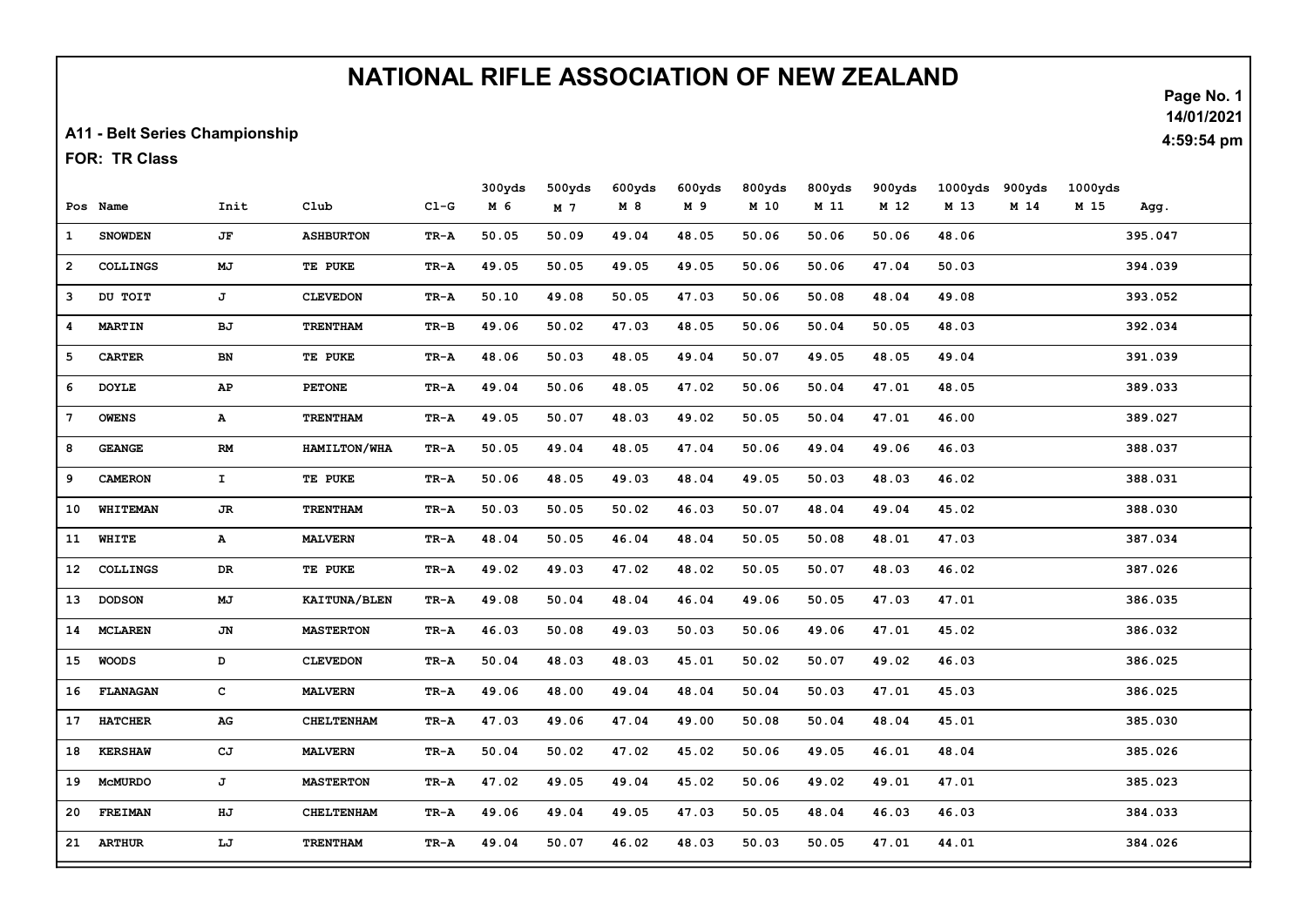## NATIONAL RIFLE ASSOCIATION OF NEW ZEALAND

A11 - Belt Series Championship

FOR: TR Class

|    |                  |              |                   |        | 300yds | 500yds | 600yds | 600yds | 800yds | 800yds | 900yds | 1000yds | 900yds | 1000yds |         |
|----|------------------|--------------|-------------------|--------|--------|--------|--------|--------|--------|--------|--------|---------|--------|---------|---------|
|    | Pos Name         | Init         | Club              | $C1-G$ | M 6    | M 7    | M 8    | M 9    | M 10   | M 11   | M 12   | M 13    | M 14   | M 15    | Agg.    |
| 22 | <b>MEHRTENS</b>  | BD           | <b>MALVERN</b>    | TR-A   | 46.02  | 49.03  | 47.02  | 46.01  | 49.03  | 50.07  | 49.04  | 48.02   |        |         | 384.024 |
| 23 | DIKMENLI         | s            | <b>TRENTHAM</b>   | TR-B   | 50.06  | 48.02  | 48.03  | 49.02  | 50.05  | 47.01  | 45.02  | 47.01   |        |         | 384.022 |
| 24 | <b>MCMURDO</b>   | $\mathbf v$  | <b>MASTERTON</b>  | TR-A   | 50.06  | 50.06  | 46.04  | 45.02  | 50.08  | 49.04  | 47.02  | 46.01   |        |         | 383.033 |
| 25 | <b>CHEESEMAN</b> | J            | <b>CLEVEDON</b>   | TR-B   | 48.03  | 50.08  | 45.03  | 48.03  | 50.04  | 49.04  | 49.06  | 44.01   |        |         | 383.032 |
| 26 | <b>ROWLANDS</b>  | RW           | <b>MALVERN</b>    | TR-A   | 47.02  | 49.03  | 47.02  | 49.04  | 50.05  | 50.07  | 47.03  | 44.02   |        |         | 383.028 |
| 27 | PHILLIPPS        | <b>JMF</b>   | <b>CHELTENHAM</b> | TR-A   | 46.00  | 50.04  | 48.03  | 49.05  | 50.05  | 47.03  | 47.04  | 46.03   |        |         | 383.027 |
| 28 | LANE             | м            | <b>OTOROHANGA</b> | TR-B   | 46.02  | 50.05  | 50.05  | 48.02  | 49.04  | 48.04  | 47.01  | 45.02   |        |         | 383.025 |
| 29 | <b>JOHANSEN</b>  | RM           | <b>GISBORNE</b>   | TR-A   | 50.05  | 50.06  | 46.01  | 47.04  | 50.06  | 49.07  | 45.00  | 45.03   |        |         | 382.032 |
| 30 | MILLARD          | BЕ           | <b>CLEVEDON</b>   | TR-A   | 50.05  | 49.04  | 47.04  | 46.02  | 49.03  | 48.04  | 48.05  | 45.00   |        |         | 382.027 |
| 31 | <b>WHYTE</b>     | $\mathbf{C}$ | KAITUNA/BLEN      | TR-B   | 46.01  | 48.06  | 45.00  | 47.04  | 50.04  | 50.05  | 48.03  | 47.04   |        |         | 381.027 |
| 32 | <b>HORWOOD</b>   | в            | <b>ASHBURTON</b>  | TR-A   | 50.05  | 49.02  | 48.02  | 45.02  | 50.07  | 50.07  | 45.01  | 44.00   |        |         | 381.026 |
| 33 | <b>ALEXANDER</b> | $\mathbf D$  | <b>MALVERN</b>    | TR-A   | 50.03  | 49.06  | 49.04  | 49.04  | 49.04  | 49.05  | 40.03  | 45.02   |        |         | 380.031 |
| 34 | <b>FINCHAM</b>   | D            | <b>HAWKES BAY</b> | TR-B   | 48.02  | 48.01  | 48.03  | 47.01  | 50.07  | 47.06  | 48.03  | 44.05   |        |         | 380.028 |
| 35 | WIN              | KD           | <b>TRENTHAM</b>   | TR-A   | 48.02  | 47.06  | 48.02  | 49.04  | 48.05  | 48.02  | 49.03  | 41.03   |        |         | 378.027 |
| 36 | <b>RUITERMAN</b> | AH           | TE PUKE           | TR-A   | 48.01  | 46.03  | 47.01  | 47.03  | 50.06  | 48.07  | 45.01  | 46.04   |        |         | 377.026 |
| 37 | <b>MASON</b>     | $\mathbf{R}$ | <b>TRENTHAM</b>   | TR-A   | 47.05  | 49.04  | 47.02  | 45.01  | 50.04  | 50.02  | 46.01  | 43.01   |        |         | 377.020 |
| 38 | RIDDLE           | s            | <b>CLEVEDON</b>   | TR-B   | 48.04  | 50.07  | 42.00  | 48.03  | 50.04  | 45.03  | 48.02  | 44.01   |        |         | 375.024 |
| 39 | WHITEMAN         | OВ           | <b>MASTERTON</b>  | TR-A   | 47.02  | 50.06  | 47.00  | 47.05  | 47.03  | 47.02  | 48.03  | 42.02   |        |         | 375.023 |
| 40 | <b>SNOWDEN</b>   | м            | <b>ASHBURTON</b>  | TR-B   | 49.04  | 49.07  | 45.02  | 46.02  | 49.03  | 48.01  | 48.01  | 41.03   |        |         | 375.023 |
| 41 | TIDSWELL         | PA           | <b>CHELTENHAM</b> | TR-B   | 48.03  | 49.06  | 45.00  | 48.04  | 49.03  | 46.03  | 47.03  | 43.00   |        |         | 375.022 |
|    | 42 LEITE         | $\mathbf R$  | <b>CLEVEDON</b>   | TR-B   | 46.02  | 47.05  | 48.00  | 46.02  | 48.03  | 50.05  | 47.02  | 41.01   |        |         | 373.020 |

Page No. 2 14/01/2021

4:59:54 pm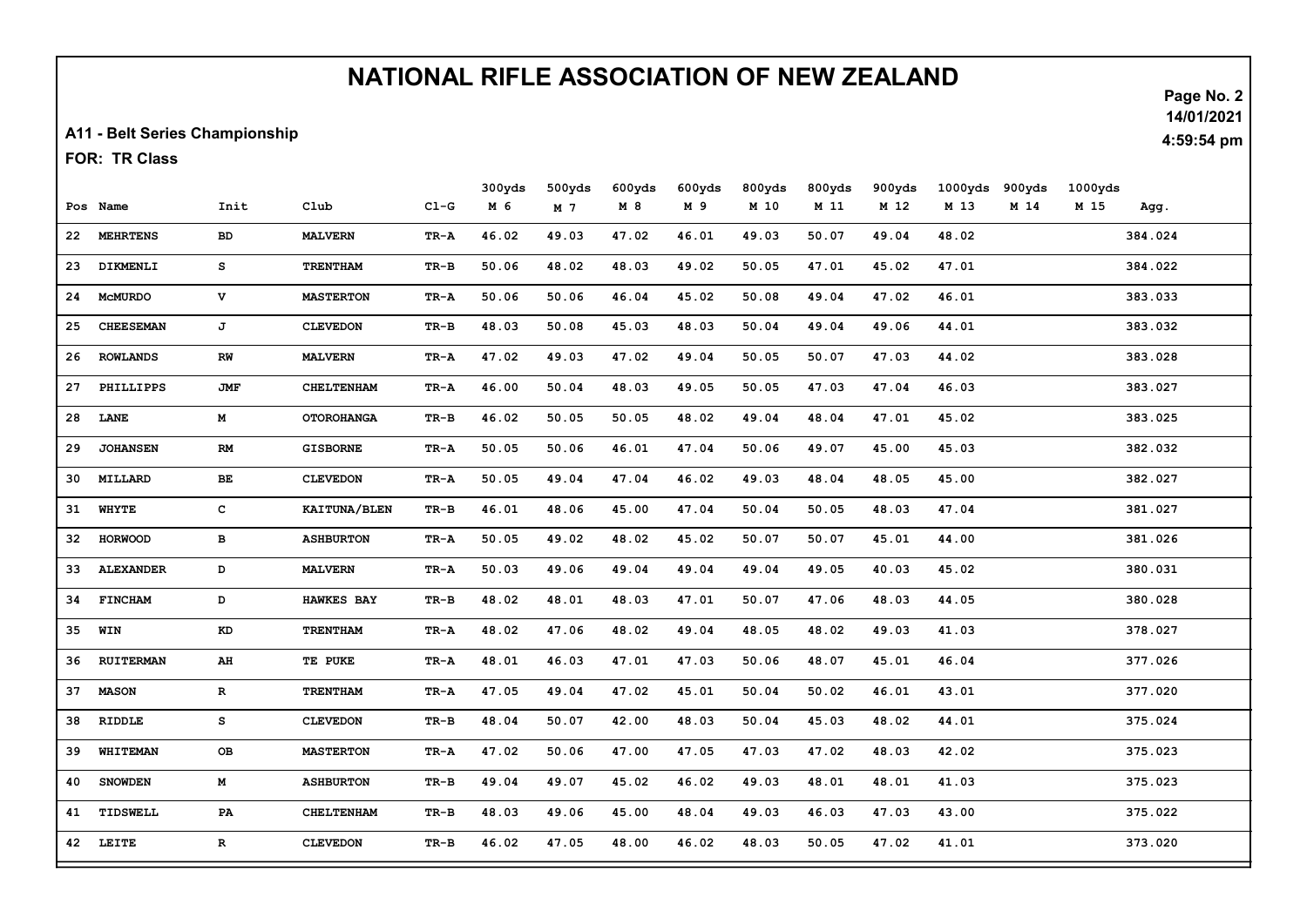## NATIONAL RIFLE ASSOCIATION OF NEW ZEALAND

A11 - Belt Series Championship

FOR: TR Class

|    |                  |                         |                     |        | 300yds | 500yds | 600yds | 600yds | 800yds | 800yds | 900yds | 1000yds | 900yds | 1000yds |         |
|----|------------------|-------------------------|---------------------|--------|--------|--------|--------|--------|--------|--------|--------|---------|--------|---------|---------|
|    | Pos Name         | Init                    | Club                | $CL-G$ | M 6    | M 7    | M 8    | M 9    | M 10   | M 11   | M 12   | M 13    | M 14   | M 15    | Agg.    |
| 43 | <b>CAMERON</b>   | s                       | TE PUKE             | TR-C   | 50.08  | 46.03  | 44.00  | 44.01  | 48.04  | 49.02  | 48.01  | 43.01   |        |         | 372.020 |
| 44 | <b>HOUGHTON</b>  | LS                      | <b>CLEVEDON</b>     | TR-B   | 45.03  | 46.04  | 47.05  | 48.04  | 48.04  | 49.04  | 43.02  | 45.01   |        |         | 371.027 |
| 45 | <b>KERSHAW</b>   | SL                      | <b>MALVERN</b>      | TR-C   | 46.05  | 47.05  | 46.04  | 46.02  | 47.03  | 49.03  | 45.03  | 44.00   |        |         | 370.025 |
| 46 | <b>MARSHALL</b>  | LD                      | <b>HAWKES BAY</b>   | TR-B   | 47.02  | 47.04  | 47.02  | 42.02  | 47.04  | 50.07  | 44.03  | 45.05   |        |         | 369.029 |
| 47 | <b>BALL</b>      | JW                      | TE PUKE             | TR-B   | 47.02  | 43.03  | 49.01  | 48.01  | 46.02  | 44.03  | 46.05  | 45.00   |        |         | 368.017 |
| 48 | <b>SCOBIE</b>    | J                       | <b>OTOROHANGA</b>   | TR-C   | 45.02  | 47.03  | 46.02  | 45.02  | 49.03  | 49.06  | 43.01  | 43.01   |        |         | 367.020 |
| 49 | <b>GORDON</b>    | RM                      | <b>HAWKES BAY</b>   | TR-A   | 46.03  | 50.03  | 43.01  | 41.00  | 49.02  | 49.04  | 44.03  | 45.00   |        |         | 367.016 |
| 50 | <b>MCKEE</b>     | K                       | <b>KARORI</b>       | TR-B   | 49.05  | 47.02  | 45.02  | 47.02  | 44.01  | 49.03  | 41.00  | 44.02   |        |         | 366.017 |
| 51 | <b>GORE</b>      | T                       | <b>TRENTHAM</b>     | TR-C   | 49.02  | 46.03  | 40.01  | 43.03  | 48.02  | 47.02  | 48.04  | 43.01   |        |         | 364.018 |
| 52 | <b>DICK</b>      | DK                      | <b>KAITUNA/BLEN</b> | TR-B   | 48.06  | 50.03  | 42.02  | 36.01  | 48.05  | 49.04  | 46.02  | 44.00   |        |         | 363.023 |
| 53 | <b>DARRALL</b>   | $\mathbf{F}$            | <b>TRENTHAM</b>     | TR-T   | 45.04  | 48.04  | 47.03  | 45.04  | 47.01  | 43.00  | 46.03  | 42.00   |        |         | 363.019 |
| 54 | RIDDLE           | G                       | <b>CLEVEDON</b>     | TR-B   | 49.05  | 50.06  | 40.01  | 41.02  | 50.05  | 44.01  | 44.02  | 44.00   |        |         | 362.022 |
| 55 | <b>DRAKE</b>     | AE                      | TARANAKI            | TR-C   | 49.06  | 50.03  | 45.02  | 42.01  | 44.01  | 45.03  | 44.04  | 42.01   |        |         | 361.021 |
| 56 | WAKELING         | J                       | <b>CLEVEDON</b>     | TR-C   | 46.02  | 47.02  | 40.00  | 44.00  | 47.01  | 49.02  | 43.03  | 45.02   |        |         | 361.012 |
| 57 | <b>GILCHRIST</b> | $\mathbf{R}$            | <b>OAMARU</b>       | TR-B   | 45.02  | 47.02  | 43.00  | 44.02  | 46.04  | 47.01  | 45.01  | 43.01   |        |         | 360.013 |
| 58 | <b>BROWN</b>     | ${\bf SW}$              | <b>PETONE</b>       | TR-C   | 46.02  | 48.02  | 37.01  | 42.01  | 44.02  | 49.03  | 38.00  | 41.00   |        |         | 345.011 |
| 59 | <b>PETZEN</b>    | D                       | <b>TRENTHAM</b>     | TR-C   | 39.00  | 50.05  | 43.02  | 40.01  | 43.01  | 42.02  | 45.01  | 41.01   |        |         | 343.013 |
| 60 | <b>FLEMING</b>   | JA                      | <b>ASHBURTON</b>    | TR-C   | 41.02  | 44.02  | 41.01  | 38.00  | 47.01  | 47.03  | 47.01  | 38.01   |        |         | 343.011 |
| 61 | <b>DENT</b>      | AL                      | <b>PETONE</b>       | TR-B   | 46.04  | 48.02  | 45.04  | 47.03  | 44.02  | 37.00  | 40.00  | 22.00   |        |         | 329.015 |
| 62 | VAN RENSBURG     | $\mathbf{L}_\mathrm{c}$ | <b>CLEVEDON</b>     | TR-T   | 41.01  | 44.04  | 41.01  | 35.00  | 40.01  | 44.01  | 40.01  | 38.00   |        |         | 323.009 |
| 63 | <b>BUCKLEY</b>   | МE                      | TE PUKE             | TR-B   | 26.01  | 43.00  | 38.00  | 39.00  |        |        |        |         |        |         | 146.001 |

Page No. 3 14/01/2021

4:59:54 pm